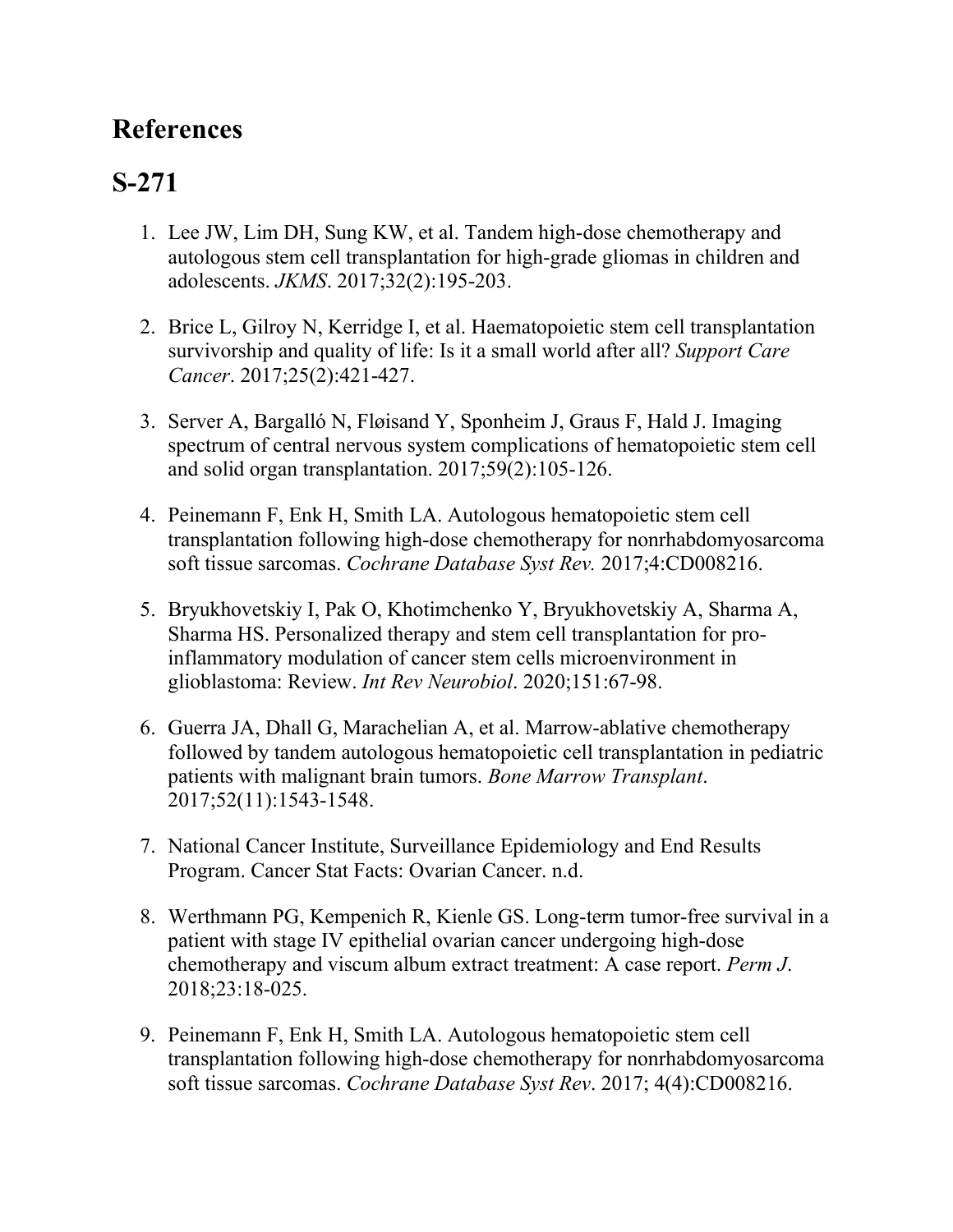- 10.Omazic B, Ayoglu B, Segersvard R, et al. A preliminary report: Radical surgery and stem cell transplantation for the treatment of patients with pancreatic cancer. *J Immunother.* 2017;40(4):132-139.
- 11.Osorio DS, Dunkel IJ, Cervone KA, et al. Tandem thiotepa with autologous hematopoietic cell rescue in patients with recurrent, refractory, or poor prognosis solid tumor malignancies. *Pediatr Blood Cancer*. 2018;65(1):e26776.
- 12.National Comprehensive Cancer Network (NCCN). NCCN clinical practice guidelines in oncology: Central nervous system cancers. Version 2.2021.
- 13.National Comprehensive Cancer Network (NCCN). NCCN clinical practice guidelines in oncology: Soft tissue sarcoma. Version 2.2021.
- 14.National Comprehensive Cancer Network (NCCN). NCCN clinical practice guidelines in oncology: Ovarian cancer including fallopian tube cancer and primary peritoneal cancer. Version 1.2022.
- 15.National Comprehensive Cancer Network (NCCN). NCCN clinical practice guidelines in oncology: Kidney cancer. Version 4.2022.
- 16.National Comprehensive Cancer Network (NCCN). NCCN clinical practice guidelines in oncology: Hepatobiliary cancers. Version 5.2021.
- 17.National Comprehensive Cancer Network (NCCN). NCCN clinical practice guidelines in oncology: Uterine neoplasms. Version 4.2022.
- 18.National Comprehensive Cancer Network (NCCN). NCCN clinical practice guidelines in oncology: Cervical cancer. Version 1.2022.
- 19.National Comprehensive Cancer Network (NCCN). NCCN clinical practice guidelines in oncology: Colon cancer. Version 3.2021.
- 20.National Comprehensive Cancer Network (NCCN). NCCN clinical practice guidelines in oncology: Esophageal and esophagogastric junction cancers. Version 1.2022.
- 21.National Comprehensive Cancer Network (NCCN). NCCN clinical practice guidelines in oncology: Small cell lung cancer. Version 2.2022.
- 22.National Comprehensive Cancer Network (NCCN). NCCN clinical practice guidelines in oncology: Gastric cancers. Version 2.2022.